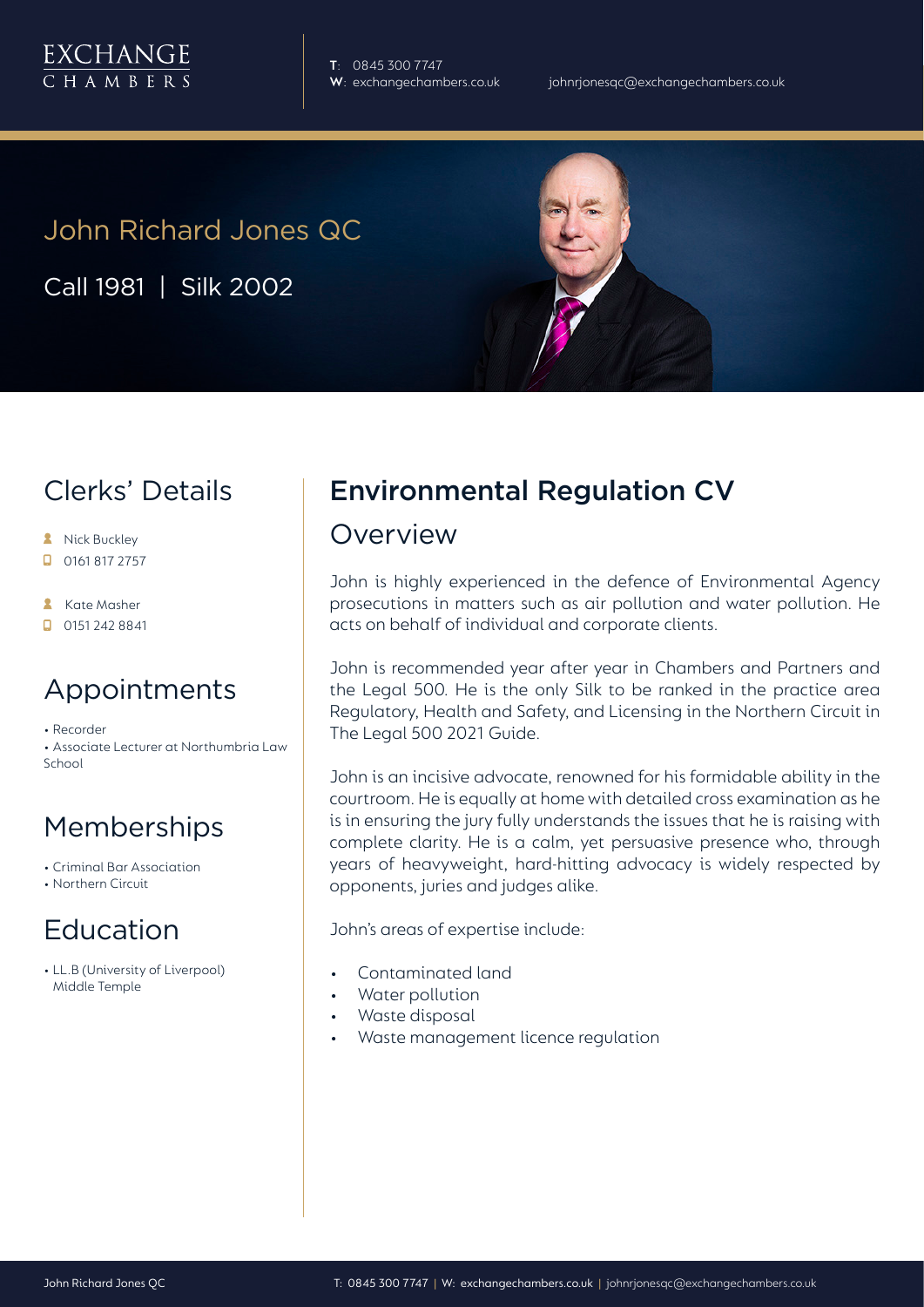### Recommendations

"John Jones QC is regularly instructed by the Firm because he is an effective and powerful advocate representing our clients in the most serious of cases to be heard throughout England and Wales.

John's approach to preparation is meticulous, thorough and methodical, identifying evidential weaknesses in our opponent's case to be pressed home by him to win the trial.

John's client care is second to none, with regular and meaningful conferences with our clients, proceeding to navigate them through the complexity of the evidence and law in an easy to understand manner but moreover so the client is best prepared when giving evidence at trial.

It is not surprising that John's caseload in recent years has included representing client's faced with Murder, Terrorism and high value Money Laundering allegations.

John excels as Queen's Counsel for all the above reasons but also because his character and personality always shine through. He is naturally committed and hardworking with a genuine interest in working for our client as well as being incredibly easy to work with, being approachable and accessible by phone or in person.

You want Queen's Counsel and you want the best – choose John Jones QC." **Nasir Hafezi LLB MA Solicitor at Robert Lizar Solicitors** 

"John Jones Q.C. is a tenacious, highly intelligent, accomplished silk who has many years of experience of defending complex and challenging cases. He has particular expertise in defending complex fraud cases and does so with the upmost skill and client care.

Having regularly instructed him over the years (and having recently been involved with him in a multi million pound money laundering case in Manchester, where he and I represented the main Defendant) I am consistently impressed by his exceptionally high levels of preparation, his attention to detail, his overall tactical awareness and his advocacy skills.

He is also a pleasure to work with and a real team player. He also makes the most complex of cases easy to understand for his clients, from whom he regularly receives praise. He involves the client at every stage of their case and always keeps them abreast of developments and legal issues. He seems to thrive on attention to detail." **David Ryan, Partner, M&A Solicitors, York**

"John Jones QC specialises in defending very serious criminal allegations. In addition to his intelligent and thoughtful manner, Mr Jones is a highly motivated and extremely hard working lawyer. He cares deeply to ensure that those he represents obtain the best possible outcome. He is a fearless advocate for his clients. His tenacity, work ethic, incisive tactical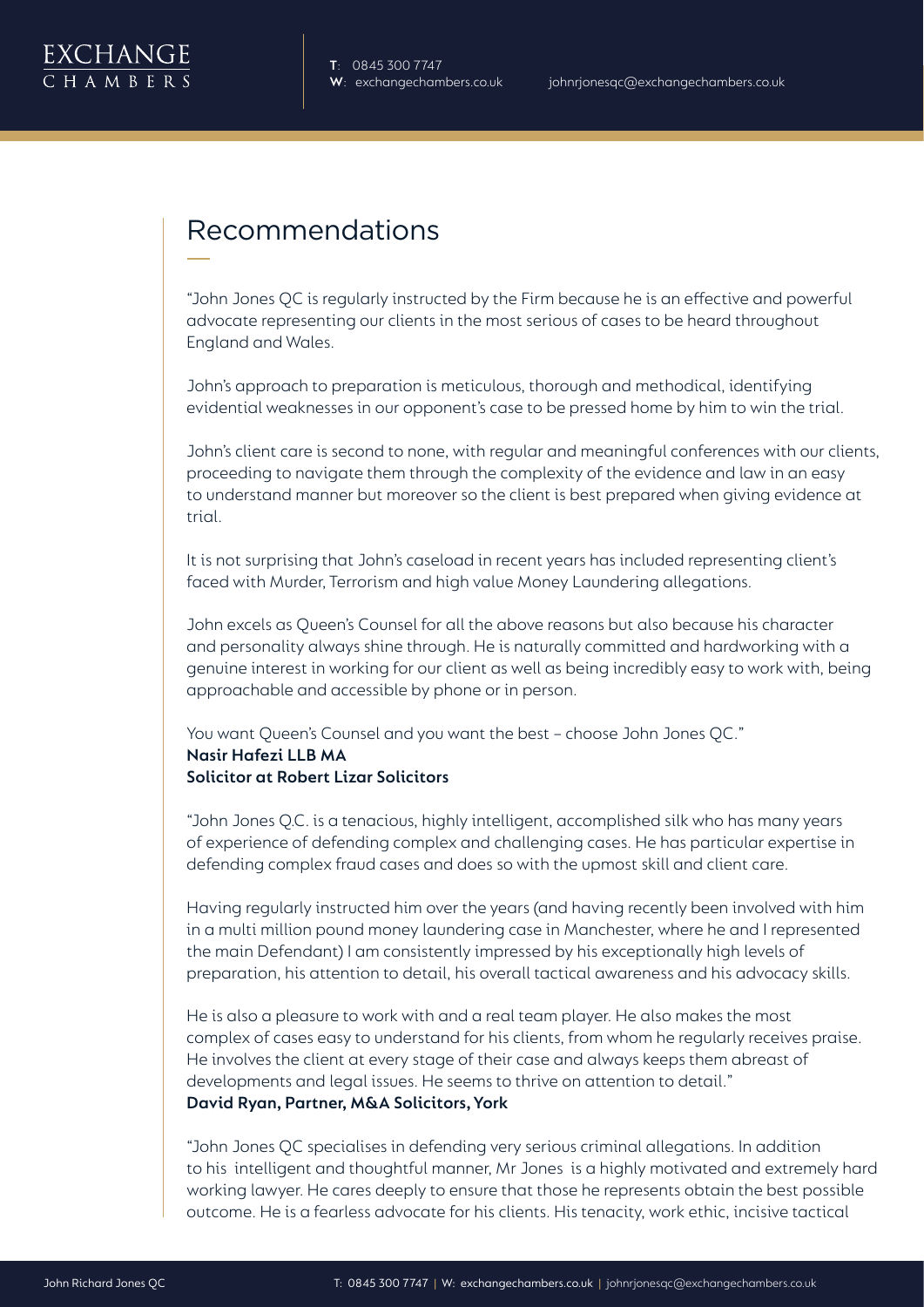**T**: 0845 300 7747

thinking and dedication to ensuring the best possible results for his clients have resulted in a thoroughly well-deserved reputation for excellence." **Correna Platt, Senior Partner, Stephensons**

"John scores on every front. His paperwork is absolutely first class; logical, lucid, well presented, well ordered and above all totally to the point. His thorough preparation is evidenced by a relaxed but highly effective courtroom presentation. Be it in forensic cross examination of experts, or chatting things through with the jury, his sheer command of the English language is a joy to witness. All in all a sound choice, but with an added advantage, which any solicitor will understand he is a natural team leader who takes the time to listen." **Mike Mackey, Senior Partner, Burton Copeland**

"John is a superb advocate and his case and trial preparations are exceptional and very thorough. His interest and commitment to the client's cause always shines through. John is never afraid of giving difficult advice to a client and he doesn't shy away from issues which need addressing. John thinks strategically from the outset and always ensures that my clients understand any difficulties they may face and they are thus able to make decisions based on the very best advice available."

**Jason Cropper, Partner, Regulatory Investigations and Prosecutions, TLT LLP**

"He is hard-working, thorough and excellent with clients and juries alike." **Chambers and Partners 2022**

*Consistently ranked in the legal directories, Chambers UK and the Legal 500, John is described as a "heavy hitting silk" and is praised for his "formidable reputation as an advocate". Sample references from the directories include:*

"He is brilliant - extremely thorough and so clever."

"He is brilliant, extremely thorough and so clever." "John has an excellent manner and builds up a rapport with the client. He is proactive and delivers outstanding closing speeches." "He is hard-working and gets good results." **Chambers and Partners 2021**

"Has an excellent manner and builds up a rapport with clients. He is proactive and delivers outstanding closing speeches." "A pugnacious advocate, the proverbial iron fist in a velvet glove."

"A top-drawer silk with a very strong work ethic." "He lives and breathes financial crime." "A meticulous barrister and an excellent jury advocate. He's very personable and is someone who can bring himself to the jury's level and explain things in a non-technical way, while getting across some very pertinent and technical points." **Chambers and Partners 2020**

"He's very thorough, hard-working and gets good results." "He works tirelessly to achieve the best results for his clients; he's a very clever advocate."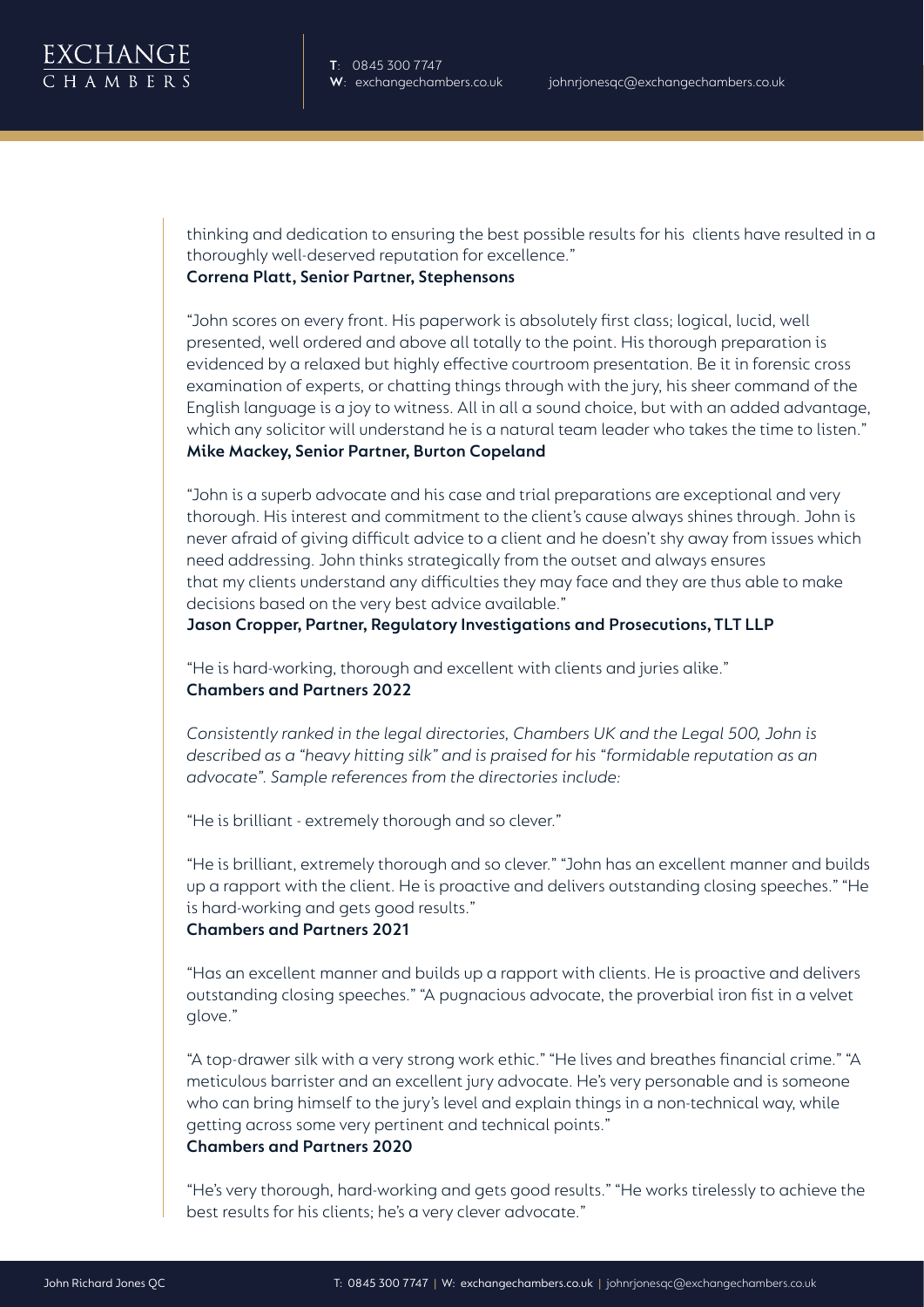

**T**: 0845 300 7747

#### **Chambers and Partners 2019**

"He's an excellent advocate who has an outstanding command of the courtroom. He's diligent in his preparation for complex and lengthy trials." **Chambers and Partners 2018**

"Specialises in serious crime and fraud work, with particular expertise in money laundering, drugs and sexual offences. Regularly involved in cases arising out of domestic terrorism." **Chambers and Partners 2017**

"A really powerful trial advocate. His attention to detail is remarkable and he has a very caring approach to the lay clients." **Chambers and Partners 2016**

"Handles serious fraud and money laundering defence work. Solicitors appreciate his meticulous approach" "He is very good on his feet and commands a lot of respect from Barristers and Judges" "He is extremely hardworking and good with clients." **Chambers and Partners 2014**

John is cited as a "leading Silk" in both crime and regulatory work in the Legal 500 2015, 2016, 2017, 2018/19, 2020 and 2021.

#### **Crime:**

"Attention to detail. Superb with the clients and juries alike. Overall a fantastic lawyer and advocate. My go-to silk." **The Legal 500, 2022**

"A formidable advocate whose attention to detail is second-to-none." **The Legal 500, 2021**

"Very hard-working and always gives good turnaround of instructions." **The Legal 500, 2020** 

"A specialist in criminal law." **The Legal 500, 2018/19**

"An iron fist in a velvet glove." **The Legal 500, 2017**

"Experienced in fraud and all other white collar crime." **The Legal 500, 2016**

"His advocacy is calm and precise, and his gravitas with the judge makes him very persuasive." **The Legal 500, 2015**